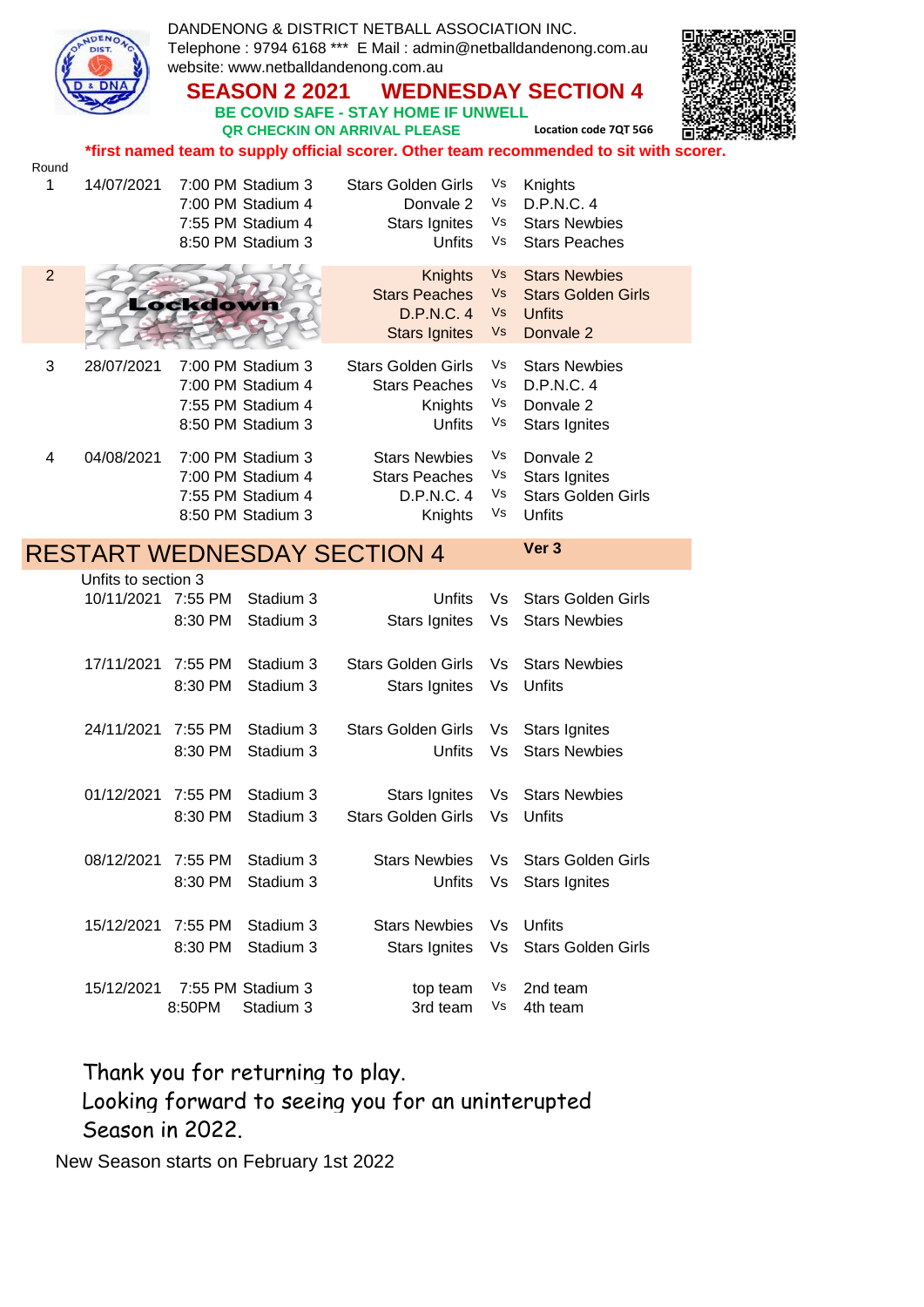Correct uniform is required. Some items are available for hire.